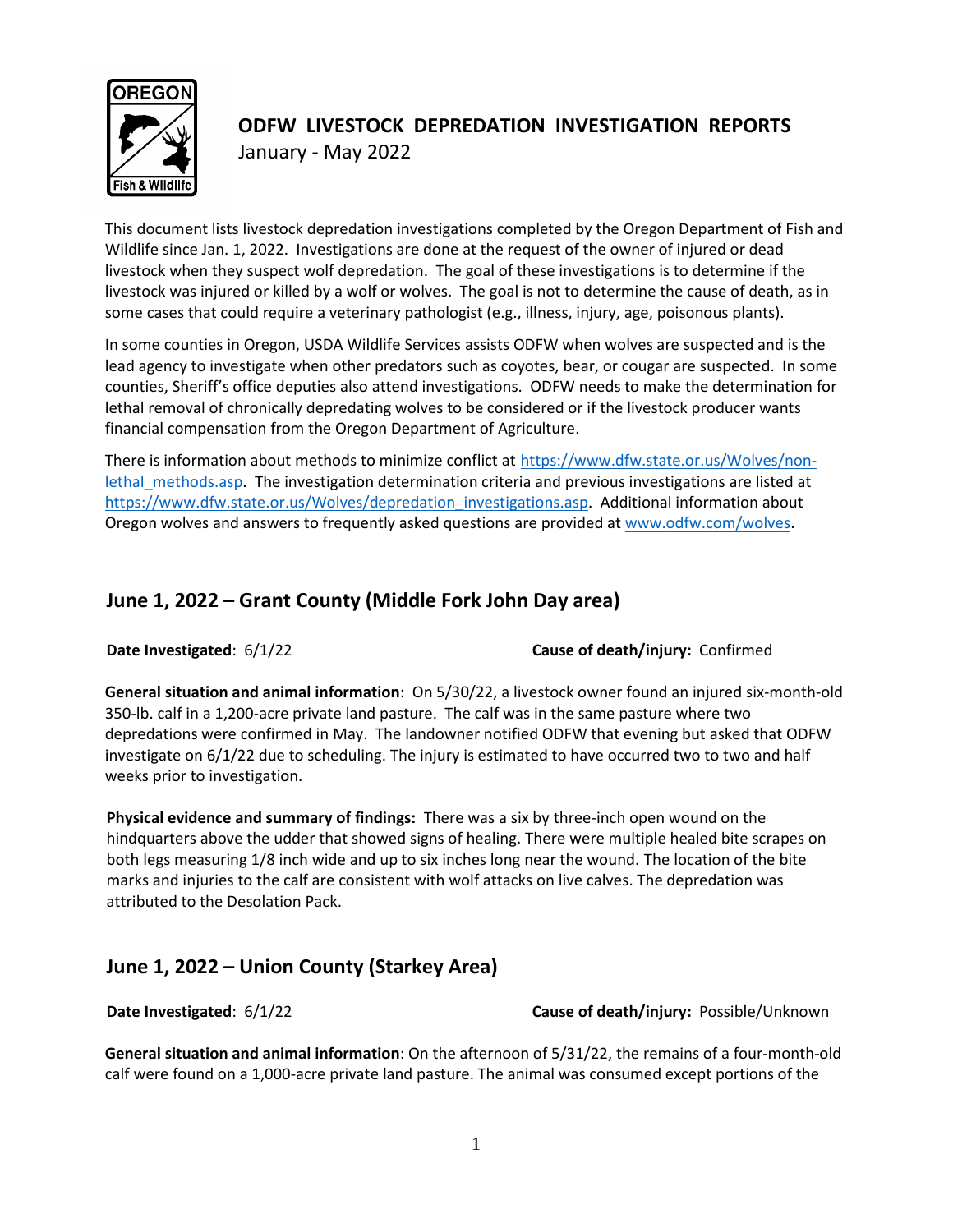skeleton including the spine, several ribs, head, and left rear leg bones. The estimated time of death was 18-36 hours prior to the investigation.

**Physical evidence and summary of findings:** There was no evidence on the scene to indicate a predator attack. The remaining hide on one lower leg and the head was skinned and muscle tissue/bones were examined. There were no pre-mortem tooth scrapes, punctures, or hemorrhage on the remains. Due to the lack of hide and muscle tissue, the determination is possible/unknown.

## **May 31, 2022 – Umatilla County (Coyote Canyon)**

#### **Date Investigated**: 5/31/22 **Cause of death/injury:** Confirmed

**General situation and animal information**: On the morning of 5/30/22, a sheep herder found a dead 180 pound ewe and a dead 70-pound lamb in a 5,000-acre private-land pasture about one mile from the herder's camp, where the sheep had been bedded for the night. The ewe had been mostly consumed while the lamb was entirely intact. Both sheep were estimated to have died no earlier than the evening of 5/29/22 or the morning of 5/30/22.

**Physical evidence and summary of findings:** Both carcasses were shaved, skinned, and examined. There were multiple bite punctures and pre-mortem hemorrhaging on both sheep indicating that they had been attacked by a predator. The ewe had pre-mortem tooth punctures up to 5/16" diameter on the neck with pre-mortem hemorrhaging in the remaining muscle tissue. The lamb had numerous ¼ inch pre-mortem bite punctures and multiple tears in the hide on the neck, throat, and left hindquarter above the hock. Trauma to the neck penetrated to the bone on both sides and dislocated the neck. Pre-mortem hemorrhage on the left hindquarter was up to 1.5 inches deep. The severity and location of injuries to these sheep is consistent with wolf attacks on sheep. This depredation is attributed to the Ukiah Pack.

## **May 24, 2022 – Wallowa County (Leap area)**

**Date Investigated**: 5/24/22 **Cause of death/injury:** Possible/Unknown

**General situation and animal information**: On the morning of 5/24, ODFW personnel noticed a cluster of wolf GPS collar locations on a privately-owned 640-acre pasture. The producer was contacted and reported the presence of a dead 900-pound, two-year-old cow, and sightings of wolves in the pasture. Approximately 75 percent of the hide remained, including the entire front half of the cow and portions of the hindquarters. Most of the organs and hindquarter muscle tissues had been scavenged. The cow was estimated to have died 4-6 days prior to the investigation.

**Physical evidence and summary of findings:** The carcass was shaved where possible and the remaining hide was skinned and examined. There were no pre-mortem bite scrapes or trauma found in the remaining hide or muscle tissues. No evidence of an attack or kill scene was found, and no wolf GPS collar locations were recorded at the carcass during the estimated time of death. However, due to the missing hide and tissues on the hindquarters, the determination is possible/unknown.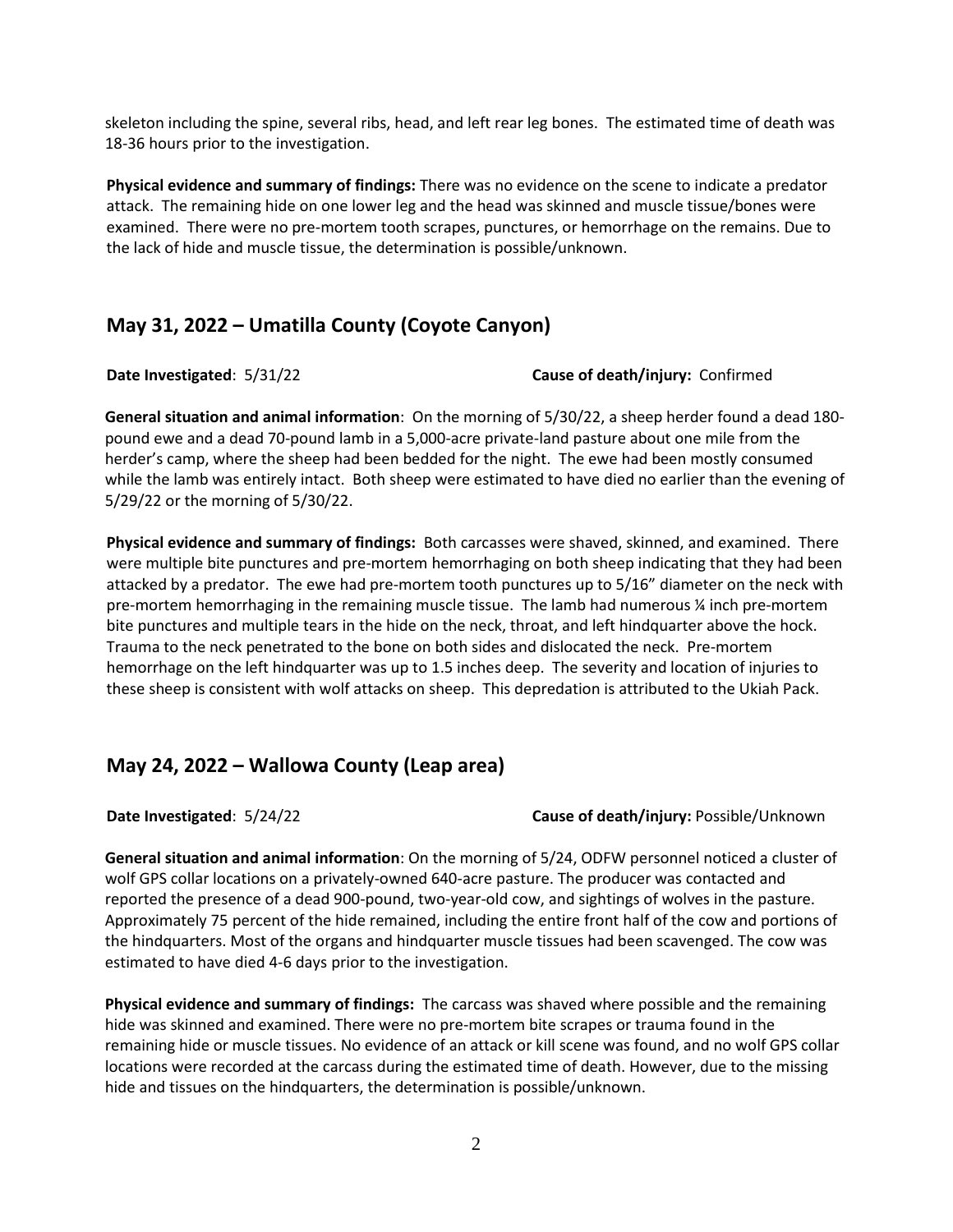## **May 21, 2022 – Grant County - (Middle Fork John Day area)**

**Date Investigated**: 5/21/22 **Cause of death/injury:** Other

**General situation and animal information**: On the morning of 5/21/22, a livestock producer observed a wolf at the carcass of a dead 1000 lb adult cow in a 4-acre pasture near his corrals. The entire cow was intact except for some missing skin in the abdominal area. It was estimated that the cow died the previous night.

**Physical evidence and summary of findings:** The cow carcass was shaved, skinned, and examined. The right leg above the elbow had post-mortem bite scrapes with spacing consistent with a wolf, however when the carcass was skinned there was no pre-mortem hemorrhaging associated with the marks. No premortem bite marks or hemorrhaging was found to indicate that a predator attacked the animal while it was alive. The cause of death was not wolf related and so our determination was "Other".

## **May 20, 2022 – Grant County (Middle Fork John Day area)**

**Date Investigated**: 5/20/22 **Cause of death/injury:** Confirmed (2)

**General situation and animal information**: On the morning of 5/20/22, a livestock owner found a 350 lbs. six-month-old dead calf in a 1200 acre, private-land pasture about 400 yards from his corrals. The carcass was mostly intact, but most tissue behind the back legs had been consumed. This calf was estimated to have died during the preceding night. In the afternoon while ODFW staff were on-scene investigating the first calf, the livestock producer found the remains of a 1-month-old calf. The second calf had been seen with injuries to the back end three to four days prior. The carcass was generally intact with multiple wounds to the hind end and back legs. The second calf was estimated to have died on May 19<sup>th</sup>.

**Physical evidence and summary of findings:** Portions of the hide of the first calf carcass were shaved, and all remaining hide was skinned and examined. There were >25 bite scrapes, punctures, and associated pre-mortem hemorrhage on the hind legs, front legs, and back of the neck indicating the calf had been attacked by a predator. Pre-mortem bites scrapes were up to % wide with underlying hemorrhaging on the hide as well as muscle tissue trauma on the front right leg above the hock. The bite scrape measurements, attack locations, and severity of the trauma is consistent with injuries caused by wolf attacks on calves. This area is known to be used by the Desolation pack with GPS collar location placing a wolf at the kill site around the suspected time of death. This depredation was attributed to the Desolation Pack. The second calf carcass was skinned and examined. There were multiple pre-mortem bite scrapes on the hind quarter and hemorrhaged muscle tissue trauma approximately two inches deep indicating a predator attack. There were several wounds, one of which was 5-inch diameter, that were rotted out and filled with maggots. There was evidence that the wounds were healing, and the calf did not die immediately from its injuries. The injuries occurred approximately three to four days prior to its death. GPS collar wolf locations were near where the calf was known to be on or about May 14<sup>th</sup>. The location of the bite marks and injuries to the calf are consistent with wolf attacks on live calves. This depredation was also attributed to the Desolation Pack.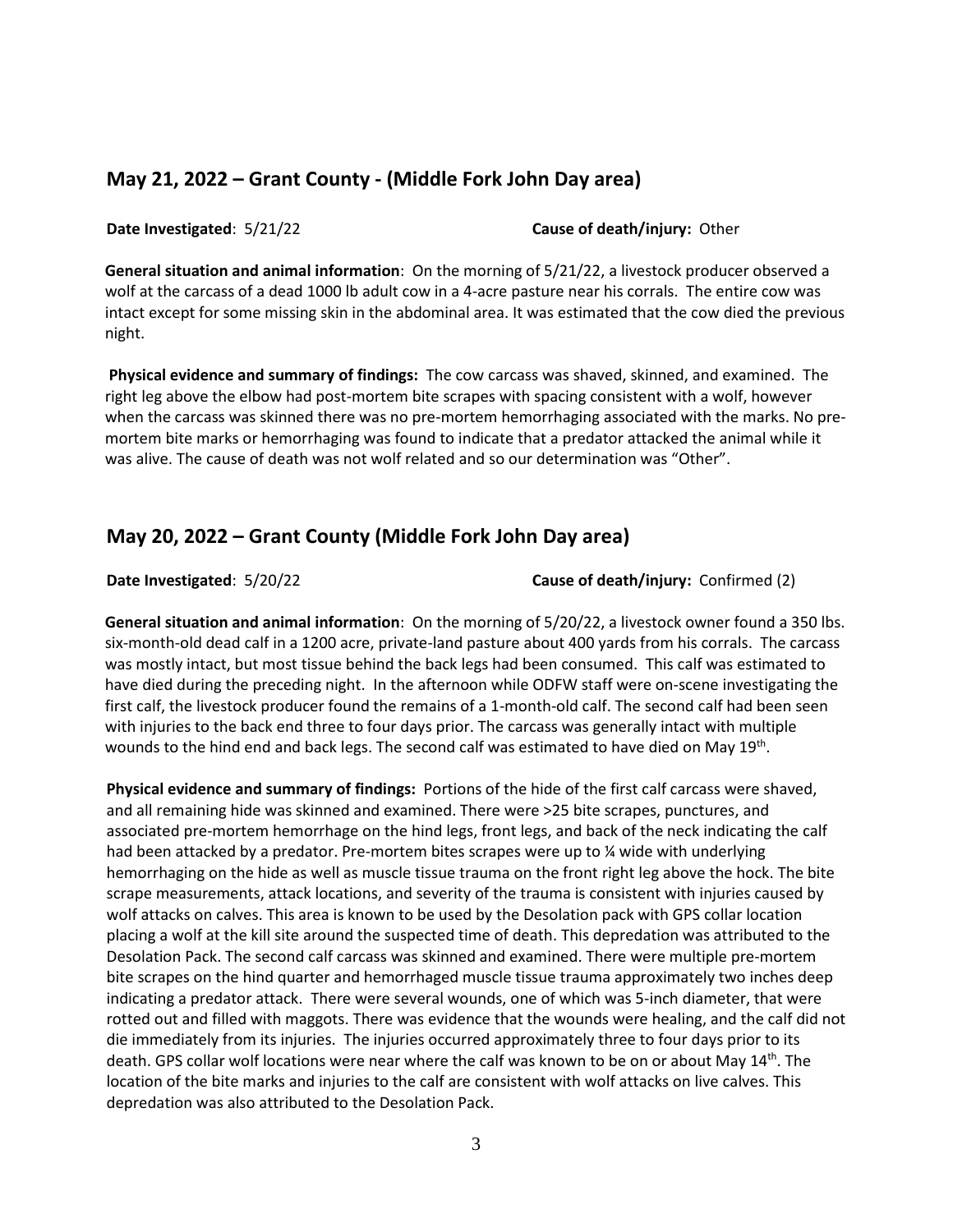## **May 19, 2022 – Union County (Indian Creek area)**

**Date Investigated**: 5/19/22 **Cause of death/injury:** Other

**General situation and animal information**: On the morning of 5/19/22, a livestock owner found three dead goats in a 50 yd x 50 yd fenced enclosure located approximately 200 yds from their house. The goats ranged in age from 1-3 years and weight from 25-40 pounds. The viscera and front legs of one goat were mostly consumed with the skin peeled back on the front legs; the other two goats were intact. The goats had died during the preceding night.

**Physical evidence and summary of findings:** All three carcasses were shaved, skinned, and examined. There were bite punctures and pre-mortem hemorrhage on all three goats indicating they had been attacked by a predator. Bite punctures were  $3/16'' - 5/16''$  in diameter and the depth of trauma was up to 2". Location of hemorrhage included the neck and back on all three goats. The neck was broken on two goats and the back was broken on the other. There were fresh bear scat and tracks at the scene, and bear claw marks on a tree directly adjacent to the pen. The method of predation and the location and severity of injuries are consistent with bear attack. As such the determination for this investigation was "Other".

## **May 19, 2022 – Baker County (Immigrant Gulch area)**

**Date Investigated**: 5/19/22 **Cause of death/injury:** Confirmed (2); Probable (1); Possible/unknown (3)

**General situation and animal information**: On the afternoon of 5/17/22, a livestock producer found two injured calves while checking cattle in a 600-acre private land allotment. The calves were gathered and examined on 5/19/22. The injuries were estimated to be two to three weeks old. Four additional calves were also examined.

**Physical evidence and summary of findings:** The areas around the observed injuries on the first two calves were shaved and examined. Both calves had bite scrapes up to 1/8 inch wide on the outside of the hindquarters above the hocks with corresponding tissue trauma. The first calf had a 3  $\frac{1}{2}$  inch by 2  $\frac{1}{2}$  inch open wound and multiple tooth punctures of approximately 1/8-inch diameter. The second calf had a single 1-inch by 1-inch open wound on the outside of the left hind leg above the hock and a pair of tooth puncture marks of 1/8-inch diameter. The bite marks and location, size, and depth of the injuries on the first two calves are consistent with wolf attacks on live calves. These two attacks appear to be from the same event and were attributed to the Cornucopia Pack. The third calf examined had a one-inch-long by 1/8-inch-wide bite scrape with a healed puncture wound on the right rear leg near the hip. The area was raised and swollen. Six healed scrapes were found in the same area on the leg. Based on the size and location of the injuries and the timing of this injury relative to the confirmed depredations described above, the determination for this calf was "probable". When shaved and examined, the other three calves lacked sufficient evidence to be able to determine the cause of observed scrapes and were classified as "possible/unknown".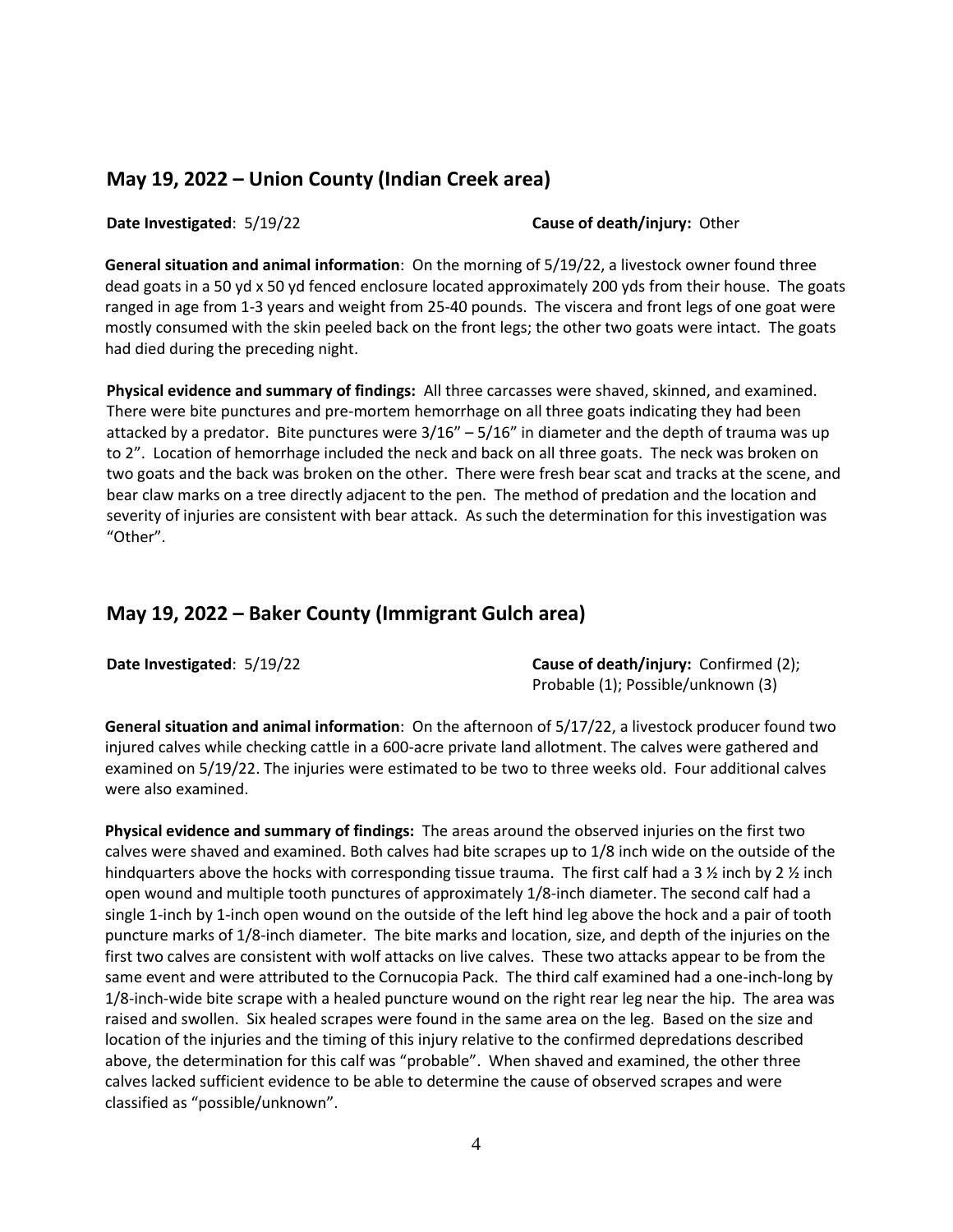## **May 18, 2022 – Wallowa County (Red Hill area)**

**Date Investigated**: 5/18/22 **Cause of death/injury:** Probable

**General situation and animal information**: On the afternoon of 5/18/22, a producer found the remains of a two-month-old calf in an ~2000-acre pasture on public land. The only parts remaining were the head, the spine, most of the ribs, and pelvis. There was no tissue or hide except on the head. There was an area of trampling and disturbance 20 yards above the carcass, and then the carcass was dragged, during feeding, to a more open area downslope. The calf was estimated to have died four days prior to the investigation.

**Physical evidence and summary of findings:** The head was shaved, skinned, and examined. There was no physical evidence of an attack on the carcass, however, the area of nearby ground disturbance appeared to be an attack scene where the calf was killed by a predator. Based on the scene and the recent confirmed wolf depredation events in nearby pastures one mile and five miles away, the determination is probable. This attack was attributed to the Chesnimnus Pack.

## **May 9, 2022 – Baker County B (Summit Road area)**

**Date Investigated:**  $5/9/22$  **Cause of death/injury:** Confirmed (2); Possible/unknown (1)

**General situation and animal information**: On the afternoon of 5/8/22, a livestock producer found two injured calves while checking cattle in a 5400-acre BLM public land allotment. The calves were gathered and examined on 5/9/22. The injuries were estimated to be one to two weeks old. A third calf was also examined.

**Physical evidence and summary of findings:** The areas around the injuries were shaved and examined. Both calves had multiple bite scrapes up to 3/16 inch wide on the inside, rear, and outside of the hindquarters above the hocks with corresponding tissue trauma. The first calf had a two-inch open wound and a swollen lump on the rear of the right hind leg. The second calf had two three-inch open wounds on the inside and outside of the right hind leg above the hock. The bite marks and location, size, and depth of the injuries on the first two calves are consistent with wolf attacks on live calves. These two attacks appear to be from the same event and were attributed to the Cornucopia Pack. The third calf had a few scrapes down the lower portion of the left hind leg, most below the hock. The third calf lacked sufficient evidence to be able to determine the cause of the scrapes and was classified as "possible/unknown".

## **May 9, 2022 – Baker County A (Houghton Creek area)**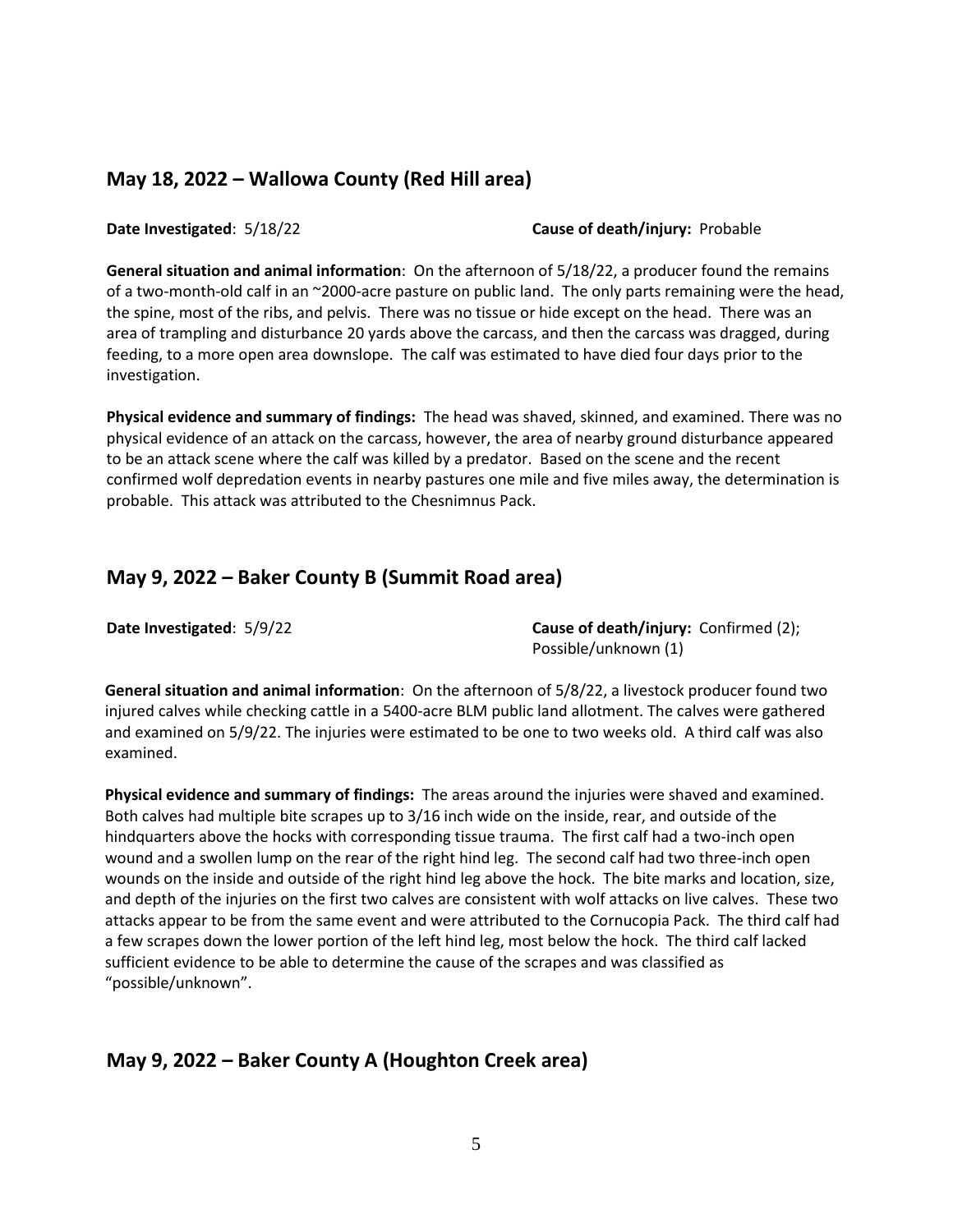**General situation and animal information**: On the morning of 5/8/22, a producer found a dead 125 pound calf that the owner had been keeping close to the house in a private 40-acre grassland pasture. The carcass was mostly intact and most of the hide was present but missing internal organs and some muscle tissue on three of the four legs. The calf had died the preceding night.

**Physical evidence and summary of findings:** The carcass was shaved, skinned, and examined. There were numerous 1/8 inch wide and 3/4 inch long pre-mortem bite marks over the back, with two tears in the hide and associated bruising and muscle tissue trauma. There were no bite scrapes on the hindquarters, flanks or elbows where wolves commonly bite and the bite marks and damage on the back were smaller than expected for wolf. Some domestic dogs were causing damage nearby, but since the cause of death cannot be confirmed as coyote or domestic dog, this determination is "Possible/unknown".

# **May 9, 2022 – Wallowa County B (Day Ridge)**

**Date Investigated**: 5/9/22 **Cause of death/injury:** Confirmed

**General situation and animal information**: On the morning of 5/9/22, a neighboring producer found a dead, approximately 120 lb. calf in a 9,000-acre U.S. Forest Service grazing allotment. The carcass was largely intact, with only the internal organs and left hind leg missing. The calf was estimated to have died less than 24 hours prior to the investigation.

**Physical evidence and summary of findings:** Portions of the hide were shaved, and all remaining hide was skinned and examined. Pre-mortem bite scrapes up to ¼ inch wide with underlying hemorrhaging and muscle tissue trauma up to two inches deep were found on both shoulders and the right hind leg above the hock. There were multiple bite scrapes on the neck and throat measuring up to  $\chi$  inch wide with underlying tissue trauma greater than an inch deep. The bite scrape measurements, attack locations, and severity of trauma is consistent with wolf attack injuries on calves. This area is occasionally used by the Wenaha Pack. ODFW will monitor for Wenaha Pack or new wolf activity in this area.

## **May 9, 2022 – Wallowa County A (Zumwalt area)**

**Date Investigated**: 5/9/22 **Cause of death/injury:** Other

**General situation and animal information**: On the morning of 5/9/22, a ranch manager discovered the remains of a one-month-old, approximately 150-pound calf in a privately owned grassland pasture. The calf was fully intact with all hide and tissue remaining. The calf was estimated to have died within 24 hours prior to the investigation. On the same morning, the ranch manager was notified of the remains of a one-year-old, approximately 750-pound cow in a different privately-owned pasture about ten miles away. The yearling was fully intact with all hide, organs and muscle tissue remaining, except for some scavenging on the left hindquarter. The yearling was estimated to have died within 36 hours of the investigation.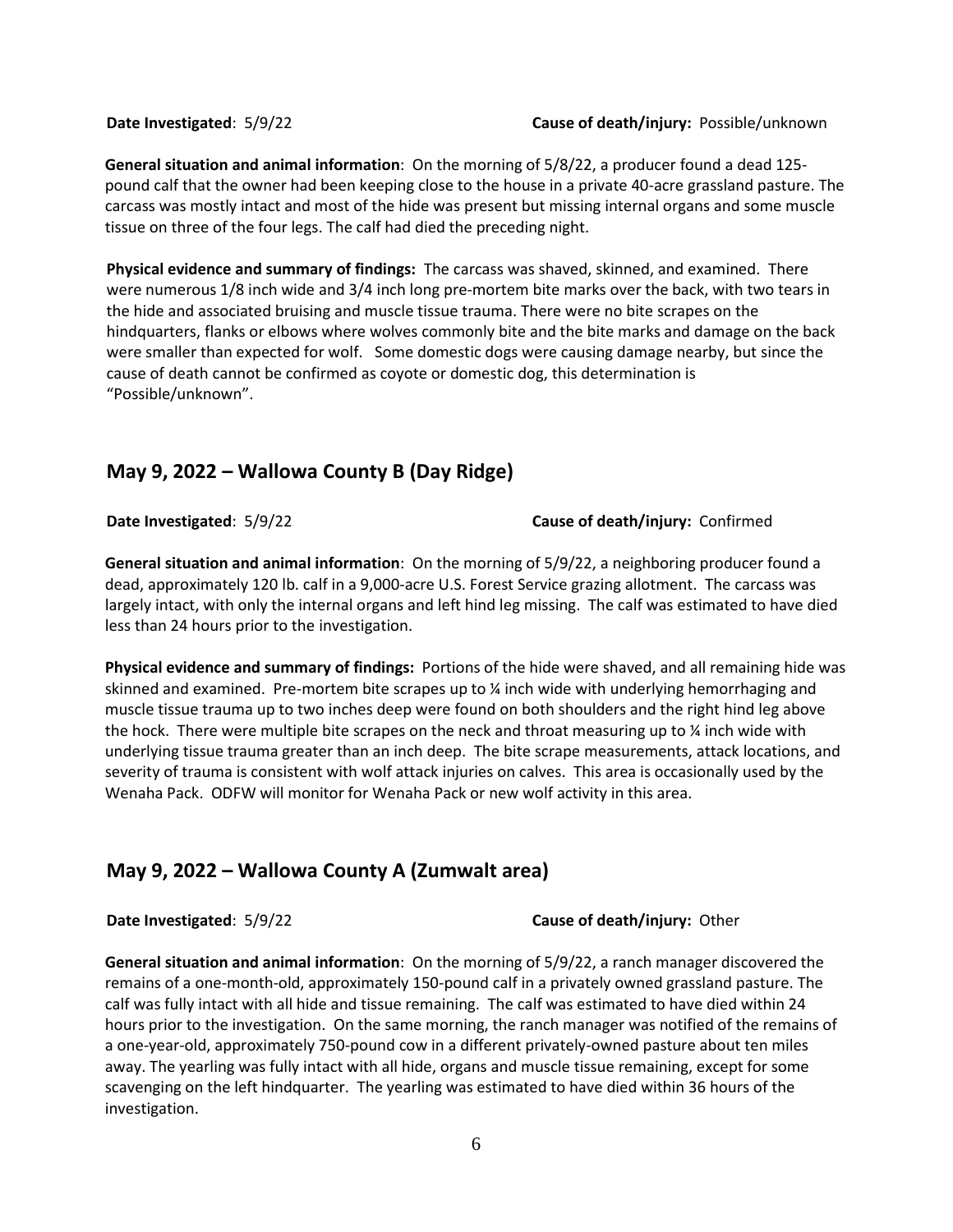**Physical evidence and summary of findings:** Both carcasses were shaved, skinned, and examined. The calf had approximately ten post-mortem tooth scrapes measuring 1/16 by 3/4 inches on the hide below and around the anus, indicating feeding. The yearling had approximately ten post-mortem scrapes 1/16 inches by up to an inch on the hide around the area that was consumed. There was no evidence of a predator attack on either carcass. As such, the cause of death was determined as not wolf related.

## **May 7, 2022 – Baker County (Balm Creek)**

### **Date Investigated**: 5/7/22 **Cause of death/injury:** Confirmed

**General situation and animal information**: On the morning of 5/7/22, a livestock producer found an injured calf while moving cattle in a 1000-acre public land allotment. The calf was six weeks old and weighed approximately 125 lbs. The injuries were estimated to have occurred approximately two weeks prior to the investigation.

**Physical evidence and summary of findings:** Portions of the hide were shaved and examined. There were multiple bite scrapes on the right hind leg above the hock measuring from one to three inches in length and up to 3/16 inch wide. The left hind leg had a large open bite wound with exposed tissue that measured approximately 7 x 3 1/2 inches in size. The location of the bite marks and injuries to the calf are consistent with wolf attacks on live calves. This depredation was attributed to the Keating Pack.

## **May 6, 2022 – Wallowa County (Crow Creek area)**

**Date Investigated**: 5/6/22 **Cause of death/injury:** Possible/Unknown

**General situation and animal information**: On 5/6/22, the livestock producer reported a dead, threemonth-old calf, weighing approximately 250 lbs in a private land grass pasture. The carcass was found in a 150-acre pasture from which the rest of the cow/calf pairs had been moved on 5/4/22. The carcass was partially intact, but the hide and all tissue on the right front and right hindquarters were consumed. The hide and muscle tissue on the left side was mostly intact except for portions of the back left leg. The calf was estimated to have died approximately 36-48 hours prior to investigation.

**Physical evidence and summary of findings:** The carcass was shaved, skinned, and examined. There were multiple small post-mortem bite scrapes near the anus, above the hocks, and top of loins, measuring 1/16-1/8 inch wide from scavenging. There were no pre-mortem bite scrapes or evidence on the scene to indicate a predator attack. Due to the lack of hide and tissue remaining in the areas that wolves commonly attack, the investigation determination is possible/unknown.

# **May 5, 2022 – Baker County B (North of Richland)**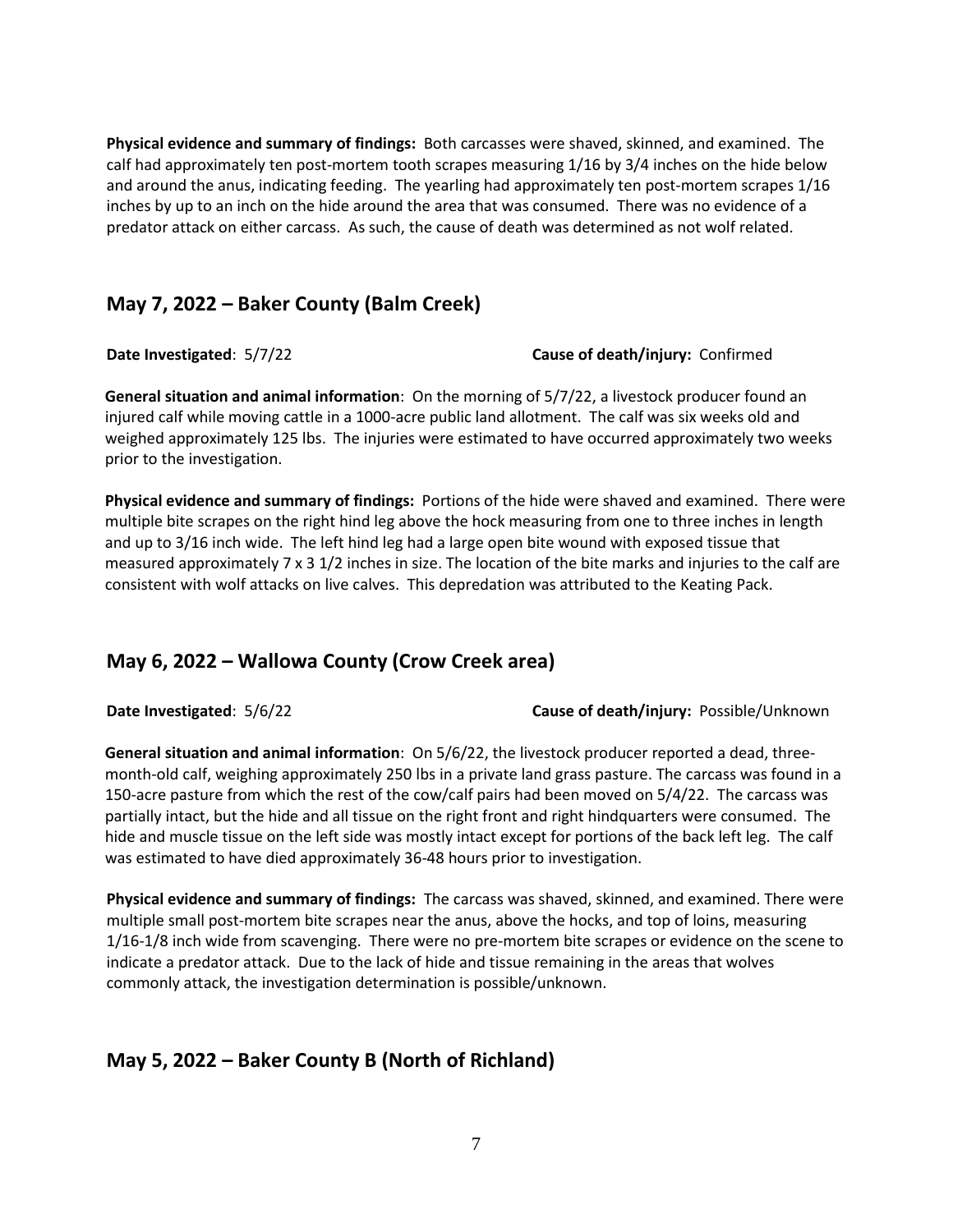#### **Date Investigated**: 5/5/22 **Cause of death/injury:** Confirmed

**General situation and animal information**: On the afternoon of 5/5/22, ODFW staff found a dead approximately 225 lb. calf in a 5,400 acre rangeland BLM grazing allotment. The carcass was largely consumed, but most of the hide was intact. The calf was estimated to have died one day prior to the investigation.

**Physical evidence and summary of findings:** Portions of the hide were shaved, and all remaining hide was skinned and examined. Pre-mortem bite scrapes were found on the outside and back of the right rear leg above the hock with underlying muscle tissue trauma up to one inch deep. There was also trauma to the right shoulder and throat. The location and depth of trauma is consistent with wolf attack injuries on calves this size. This depredation was attributed to the Cornucopia Pack.

## **May 5, 2022 – Baker County A (North of Richland)**

**Date Investigated**: 5/5/22 **Cause of death/injury:** Confirmed

**General situation and animal information**: On the morning of 5/5/22, a livestock producer found two injured calves while working cattle that were gathered from privately-owned valley pastureland. One calf was three weeks old weighing approximately 75 lbs, the other calf was eight weeks old weighing approximately 100 lbs. The injuries were estimated to be about two weeks old.

**Physical evidence and summary of findings:** Portions of the hide were shaved and examined. One calf had bite scrapes up to 1  $\frac{1}{2}$  inches long on the inside and outside back of the left rear leg with tooth punctures measuring up to 3/16 inch wide after partial healing. The other calf had bite scrapes up to one inch long on the outside of the right rear leg and an infected wound with multiple bite punctures on the left rear hock, with associated tissue damage. The size and location of the bite marks is consistent with wolf attack injuries on live calves. The attacks on these two calves were attributed to the Cornucopia Pack.

## **April 30, 2022 – Wallowa County (Joseph Creek area)**

#### **Date Investigated**: 4/30/22 **Cause of death/injury:** Confirmed

**General situation and animal information**: On the morning of 4/30/22, a producer found an injured twomonth-old, 250-pound calf in a 1,000-acre public land pasture. The calf had open wounds on the left hindquarter above the hock. The calf was euthanized on scene due to the severity of the injuries. A second injured two-month-old, 250-pound calf from the same pasture was found shortly thereafter and removed from the pasture for treatment of its wounds. The injuries of both calves were estimated to be about a week old.

**Physical evidence and summary of findings:** The euthanized calf was shaved, skinned, and examined. There were multiple tooth scrapes ¼ inch wide and up to four inches long on the right and left flanks with tissue necrosis and muscle trauma underneath. The left hindquarters had an open wound with tissue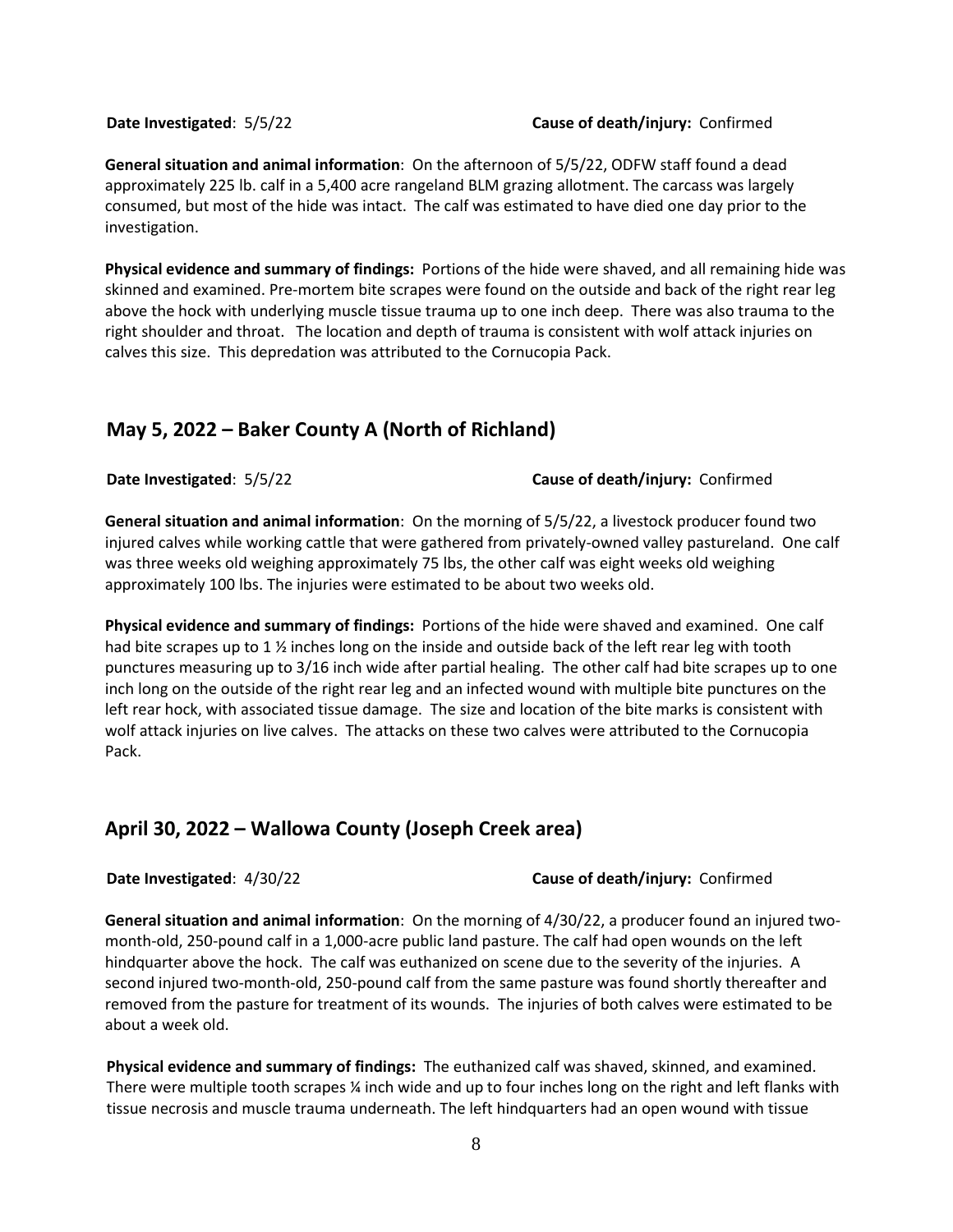trauma, infection, and necrosis 1¼ inches deep. The second calf was partially shaved and examined on 5/1/22. There were multiple wounds ¼ inch wide and up to two inches long above the left hock and inner thighs. The bite scrape measurements, locations, and the severity of the injuries are consistent with other wolf attacks on calves. The mother cow of the second calf was agitated during the investigation and to reduce stress on the cow she was not available for an examination. She had one bite scrape visible on the flank that appeared to be the same age as the bite wounds on the calves. This attack was attributed to the Chesnimnus Pack.

## **April 29, 2022 – Wallowa County C (Elk Mountain area)**

### **Date Investigated**: 4/29/22 **Cause of death/injury:** Other (2 sheep) Confirmed (3 sheep)

**General situation and animal information**: On the morning of 4/29/22, a producer found the remains of three lambs (approximately 15 pounds each) in a 400-acre privately-owned grass pasture, then found the remains of two adult ewes later that afternoon. Most of the tissue was consumed from both ewes and one lamb, and all the tissue was consumed from two lambs. The carcasses were mostly intact with all legs and most ribs still attached. Two ewes and one lamb were estimated to have died approximately 24 hours prior to the investigation. Two lambs died approximately two days prior to the investigation.

**Physical evidence and summary of findings:** All sheep carcasses were skinned and examined. There were bite punctures and pre-mortem hemorrhaging on all five sheep, indicating they had been attacked by a predator. All five sheep had pre-mortem hemorrhaging and tissue trauma on the throat at the rear of the lower jaw with bite puncture diameters from 1/16 to 3/16 inch. Both ewes and one lamb had bite wounds in other places; one ewe had tissue damage two inches deep behind the shoulder, while muscle trauma on the remainder of that ewe and the other ewe was up to 1/2 inch deep. The bite wound measurements, locations, and depth of trauma are consistent with coyote attacks on sheep, resulting in a determination of "Other".

**Addendum** (5/11/2022): A review of the investigation materials was requested by the producer on 5/4/2022. The review showed 4 of the 5 sheep (1 ewe and 3 lambs) had injuries and hemorrhage consistent with both coyote and wolf attack locations. One sheep (ewe) had premortem hemorrhage observed on the throat, right elbow, above the right shoulder, on the upper portion of the right ribcage, and on the left hind quarter. Hemorrhage on the right ribcage was previously reported to be two inches deep was corrected to document a depth measurement of no more than one inch deep. The hemorrhage on the throat, right elbow, and on the hind quarter are all common coyote and wolf bite locations. However, the premortem hemorrhage above the shoulder and on right ribcage are less common places for coyotes to bite adult sheep while attacking. Additionally, the sheep with the hemorrhage on the right shoulder and upper right ribcage was unsheared and had a thick wool covering which can be a barrier to effective biting by coyotes. The hemorrhage in the upper, wool covered locations was more likely caused by a wolf than a coyote. As a result, the determination of "Other" was amended to "Confirmed" wolf for the two ewes and one lamb killed the night before the investigation. The determination of "Other" is still appropriate for the two lambs killed approximately 48 hours before the investigation. The location of the depredation event is outside the currently designated AKWA and could have been done by a dispersing wolf or wolves, or the Chesnimnus or Wildcat Packs.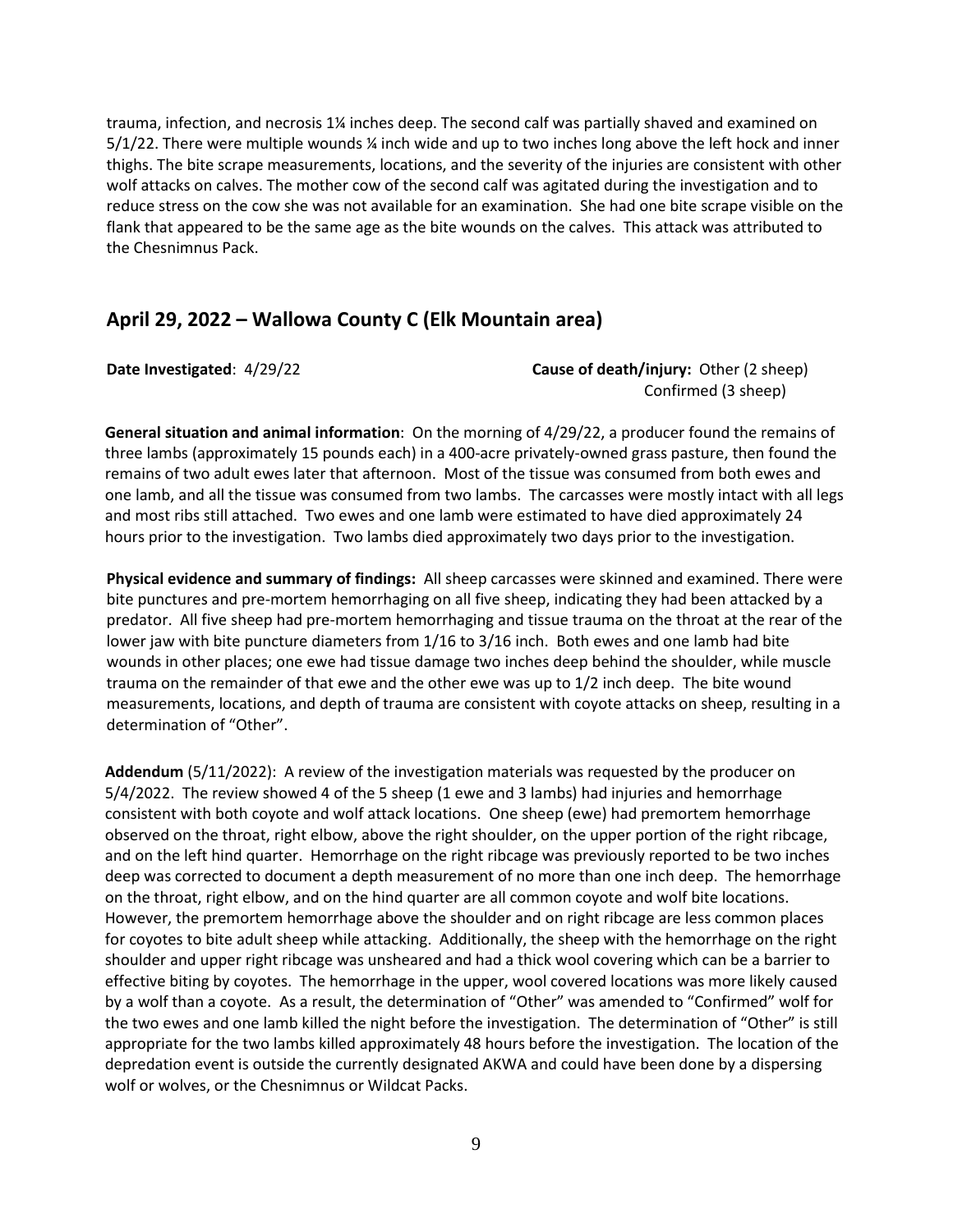## **April 29, 2022 – Wallowa County B (Miller Ridge area)**

**Date Investigated**: 4/29/22 **Cause of death/injury:** Possible/Unknown

**General situation and animal information**: On the morning of 4/29/22, a livestock owner found the remains of a one-month-old calf in a partially timbered approximately 350-acre pasture on public land. Most of the carcass was missing, with only the lower part of both front legs, the pelvis with one attached femur, one scapula, the tail, and numerous bone fragments scattered in a 40-yard radius area. There was no tissue or hide to examine, except the lower front legs. It was estimated to have died two days before the investigation. This occurred 3.5 miles from the depredations investigated between 4/25/22 and 4/28/22.

**Physical evidence and summary of findings:** The remaining hide was skinned and shaved, no pre-mortem trauma was found on the hide or in the tissue. There was no evidence on the scene or carcass that the calf was attacked by a predator. Due to lack of physical evidence, the investigation determination is possible/unknown.

## **April 29, 2022 – Wallowa County A (Crow Creek area)**

**Date Investigated**: 4/29/22 **Cause of death/injury:** Possible/Unknown

**General situation and animal information**: On the morning of 4/29/22, a neighbor out checking cows for the producer found the remains of a six-week-old calf in a partially timbered 1200-acre pasture on public land about two miles from the calves that were confirmed depredations earlier in the week. The spinal column was intact with skull and pelvis and one disarticulated hind leg was found 26 yards away. The only tissue or hide that remained was on the hind leg below the hock and on the top of the skull. The calf was estimated to have died approximately 4-6 days earlier.

**Physical evidence and summary of findings:** No chase or struggle scene was found. The remaining hide was skinned and shaved, no premortem trauma was found on the hide or in the tissue. There was no evidence on the scene or carcass that the calf was attacked by a predator. Due to the lack of physical evidence, the investigation determination is possible/unknown.

# **April 28, 2022 – Wallowa County B (Elk Mountain area)**

**Date Investigated**: 4/28/22 **Cause of death/injury:** Other

**General situation and animal information**: On the morning of 4/27, a neighbor of a producer found the remains of a 100-pound, approximately four-day-old calf in a privately owned 400-acre pasture. The producer removed the carcass and called ODFW on 4/28. The carcass was intact with tissue missing on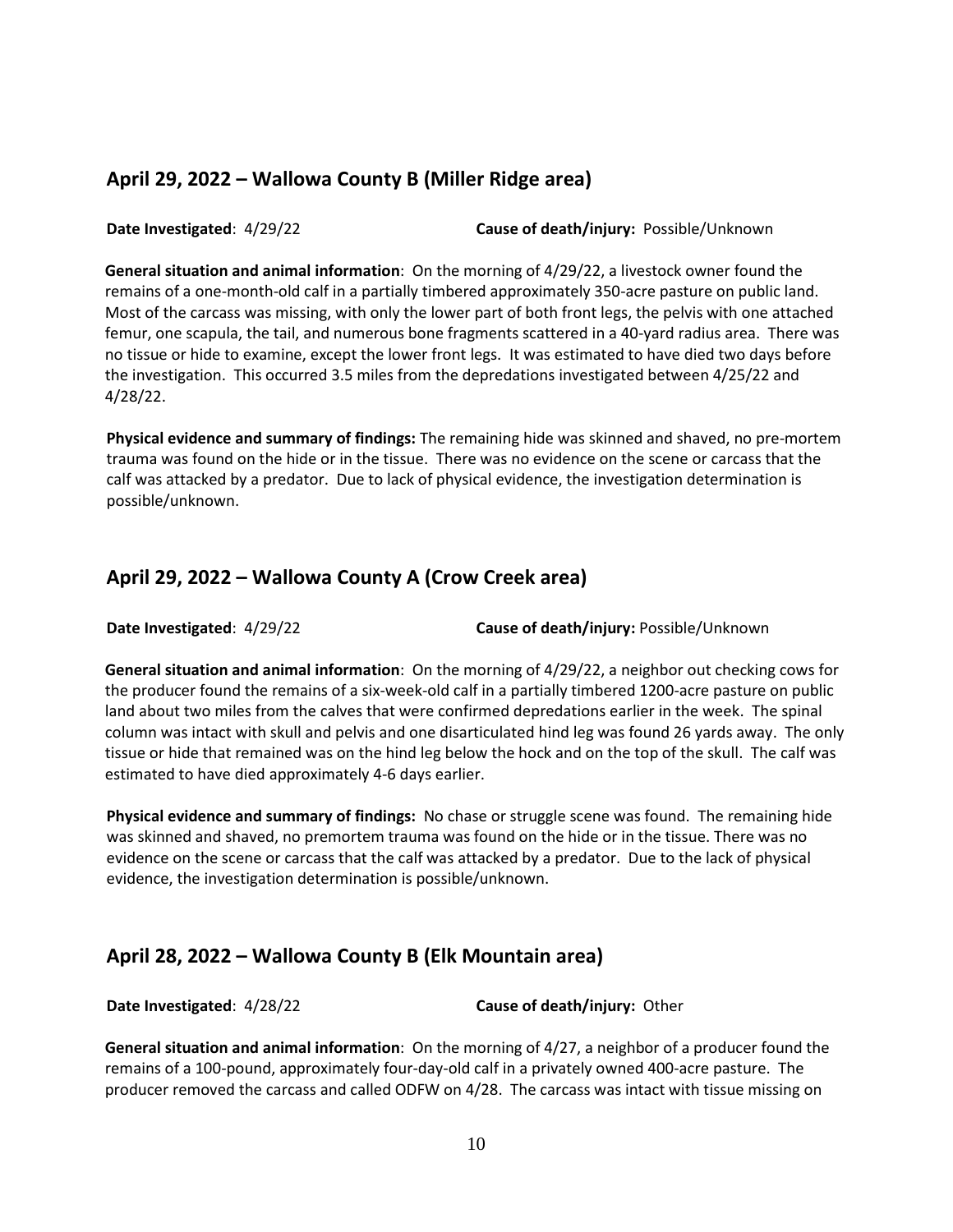the left side from ribcage to the hocks. The calf was estimated to have died approximately 48 hours prior to the investigation.

**Physical evidence and summary of findings:** The carcass was shaved, skinned, and examined. There were multiple pre-mortem tooth scrapes on both shoulders near the spine, under the neck, and at the throat. Most bite scrapes were  $1/8$  inch wide and  $\frac{1}{2}$  to  $1\frac{1}{2}$  inches long corresponding to premortem hemorrhaging and tissue trauma 1/16 inch deep, indicating that it had been attacked by a predator. The bite measurements, depth of tissue damage, and location of tooth scrapes are consistent with other coyote attacks on calves. No evidence was found to suggest the cause of death was wolf related.

## **April 28, 2022 – Wallowa County A (Crow Creek area)**

**Date Investigated**: 4/28/22 **Cause of death/injury:** Confirmed

**General situation and animal information**: On the evening of 4/27/22, a livestock owner found the remains of a six-week-old calf in a partially timbered 1200-acre pasture on public land. The carcass had been largely consumed, with only part of the spine, a few ribs, and the pelvis with some hide remaining. This carcass was located approximately 90 yards from the carcass of the second confirmed depredation in this pasture and is estimated to have died near the same time as that calf (see April 27, 2022 – Wallowa County [Crow Creek area]).

**Physical evidence and summary of findings:** There were trails of heavily trampled ground where the herd of cows had traveled quickly down a ridge to the creek bottom where the carcass remains were found. Wolf tracks were also found in the trails mixed with the cow tracks. The remains of the calf were skinned and examined. Pre-mortem hemorrhaging measuring one inch long and ½ inch deep was evident in two areas near the tail and one area near the spine. This bruising, combined with the disturbed ground, and the nearby confirmed depredation, allows for using reasonable inference to confirm the death of this calf as wolf-caused. This depredation is attributed to the Chesnimnus Pack.

## **April 27, 2022 – Wallowa County (Crow Creek area)**

**Date Investigated**: 4/27/22 **Cause of death/injury:** Confirmed

**General situation and animal information**: On the evening of 4/26/22, a livestock owner saw eight wolves around the remains of a six-week-old, 180 lb. calf in a partially timbered 850-acre pasture on public land. The carcass was intact and the majority of the hide was present; most of the tissue was missing. The calf was estimated to have died within 24 hours of the investigation.

**Physical evidence and summary of findings:** The carcass was shaved, skinned, and examined. There were at least 20 pre-mortem bite scrapes on the hindquarters up to  $\frac{1}{2}$  inch wide and two inches long. There were pre-mortem tooth scrapes and punctures on the hide near both elbows, including premortem hemorrhage and torn muscle 1¾ inches deep in the corresponding tissue. The size and location of bite wounds and severity of trauma are similar to those observed in other calves attacked by wolves. This depredation is attributed to the Chesnimnus Pack.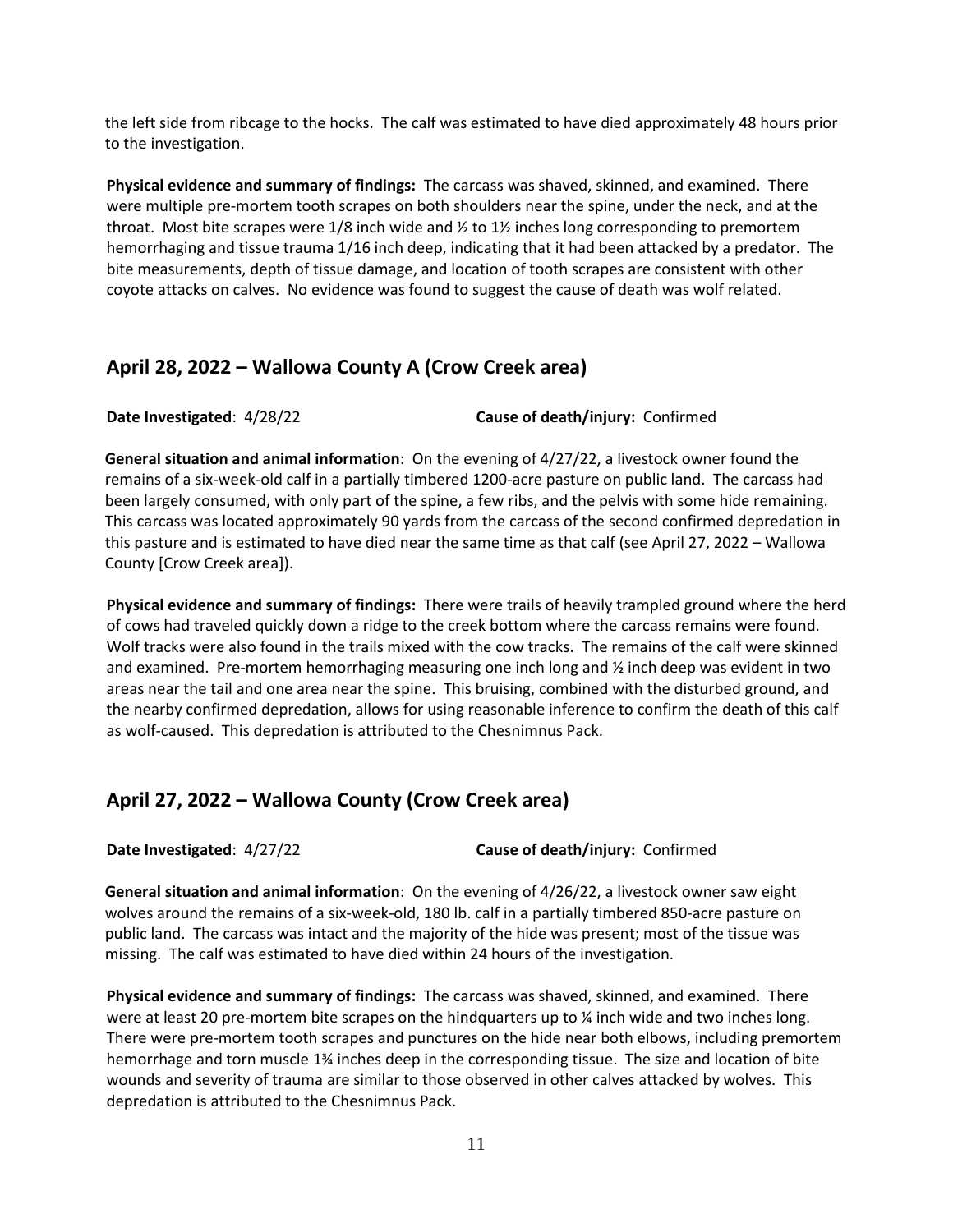**Addendum (4/29/22):** The pasture where this investigation occurred was 1200 acres, not 850 acres as previously reported.

## **April 25, 2022 – Wallowa County (Crow Creek area)**

**Date Investigated**: 4/25/22 **Cause of death/injury:** Confirmed

**General situation and animal information**: On the afternoon of 4/25/22, a livestock owner found the remains of a 2-month-old, 170 lb. calf in a privately owned 850-acre pasture. The carcass was intact except for feeding at the stomach. The calf was estimated to have died 24-48 hours prior to the investigation.

**Physical evidence and summary of findings:** The carcass was shaved, skinned and examined. There were more than 20 pre-mortem tooth scrapes on the hindquarters and below the anus up to  $\frac{1}{4}$  inch wide and 2½ inches long. Underlying tissue trauma and hemorrhage extended up to an inch deep. There were premortem tooth punctures on shoulders and elbows, including tissue damage 1¾ inches deep. The size and location of the bite wounds and severity of trauma are similar to those observed in other calves attacked by wolves. This depredation is attributed to the Chesnimnus Pack.

**Addendum (4/28/22):** The carcass was found on public land, not on private land as previously reported.

**Addendum (4/29/22):** The pasture where this investigation occurred was 1200 acres, not 850 acres as previously reported.

## **March 29, 2022 – Baker County (Ruckles Creek area)**

**Date Investigated**: 3/29/22 **Cause of death/injury:** Other

**General situation and animal information**: On the evening of 3/28/22 a producer found an adult, approximately 130 lb. alpaca injured within its enclosure. The producer euthanized the alpaca and moved it away from other stock. ODFW was contacted and inspected the carcass on 3/29/22; the injuries were estimated to be from the day prior to the investigation.

**Physical evidence and summary of findings:** The intact carcass was shaved, skinned, and examined. One premortem bite puncture was observed on the side of the head, and a single premortem bite tear was observed on the top of the head, with associated muscle tissue trauma in both locations. There was muscle trauma on the left side of the neck and bruising in the hide, but no observable tooth scrapes on the hide in this location. There was also a single premortem tooth scrape on the back of the right hind leg near the anus with shallow associated tissue bruising. The location and number of tooth marks are not consistent with wolf attack injuries on livestock.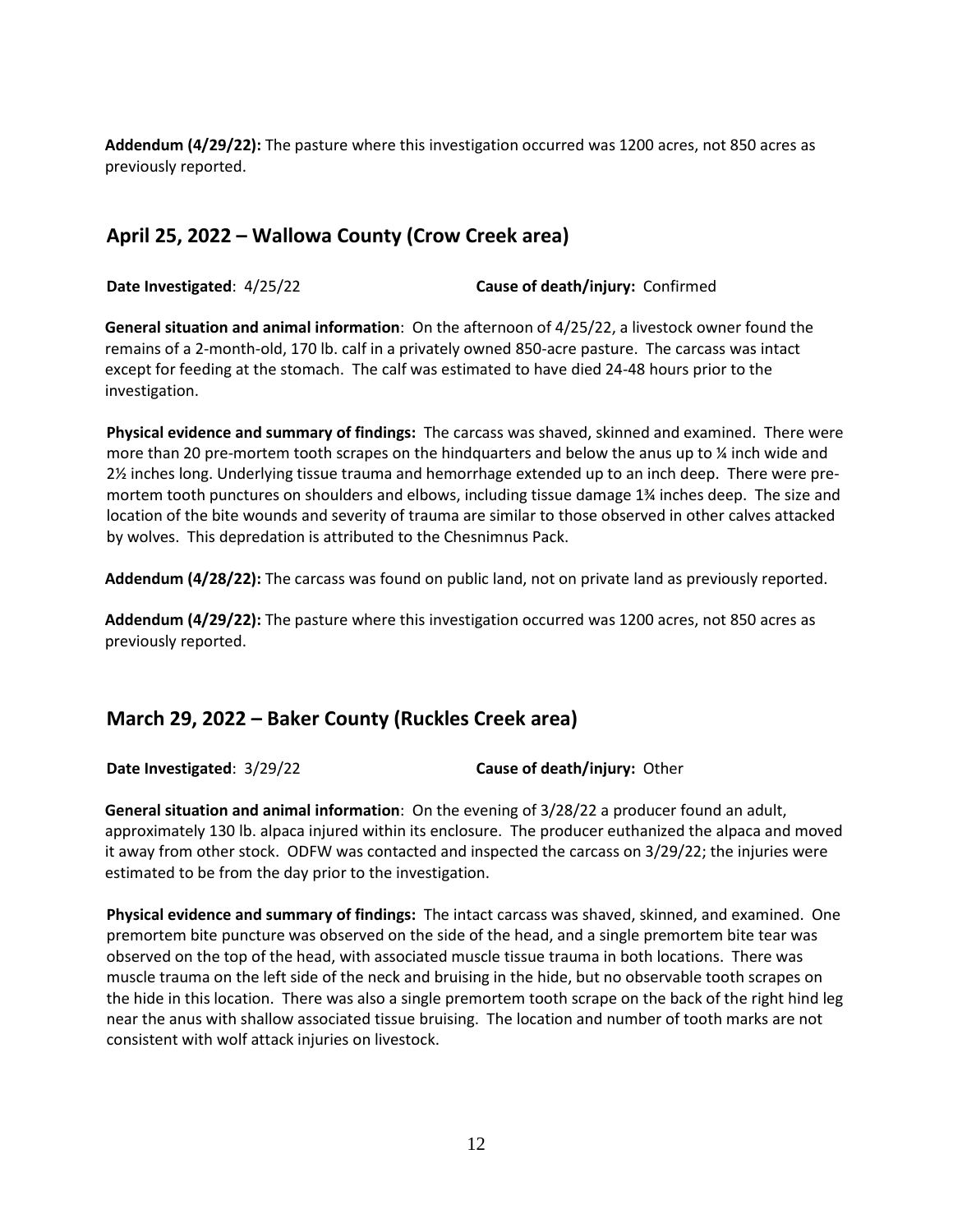## **March 16, 2022 – Grant County (Bear Valley area)**

**Date Investigated**: 3/16/22 **Cause of death/injury:** Possible/Unknown

**General situation and animal information**: On the afternoon of 3/16/22 a livestock producer found the remains of a one-day old calf in a private land pasture. The carcass was mostly consumed with the hind quarters missing from the scene. The calf had died the preceding night.

**Physical evidence and summary of findings:** The remaining hide on the head, front quarters, back, and flanks were shaved and skinned. There were no premortem wounds indicating a predator attack. Evidence typical of scavenging by coyotes was observed on the carcass. No evidence was found on the scene or carcass to suggest the death was wolf related. Due to the lack of hide and muscle tissue on the carcass, the determination is possible/unknown.

## **March 16, 2022 – Baker County (Halfway Valley)**

**Date Investigated**: 3/16/22 **Cause of death/injury:** Confirmed

**General situation and animal information**: On the morning of 3/15/22 a producer found his 40-pound heeler wounded and bloody on his property. The dog was seen by a veterinarian but had to be euthanized. ODFW inspected the carcass on 3/16/22; the injuries were estimated to be from early morning on 3/15/22.

**Physical evidence and summary of findings:** The remains were skinned, examined, and the hair was shaved around the injuries. There were premortem bite punctures to the head and throat with associated muscle tissue trauma. Bruising of the hide and muscle trauma were found on the back, hips, and groin. The location and size of the tooth marks are consistent with wolf attack injuries on dogs. One collared male yearling from the Cornucopia Pack had radio-collar locations ½ mile north of the ranch yard at 2 a.m. and 5 a.m., and south at 8 a.m. The depredation is attributed to the Cornucopia Pack.

## **March 9, 2022 – Union County (Cabin Creek Area)**

**Date Investigated**: 3/9/22 **Cause of death/injury:** Other

**General situation and animal information**: On the morning of 3/9/22, a livestock producer found the carcass of a four-year-old cow and a leg from a calf on a 680-acre partly forested private land pasture. The 1,500-pound cow carcass was intact with a tear in the hide at the vulva. The cow died less than 48 hours prior to investigation, the calf appeared to have died prior to the cow.

**Physical evidence and summary of findings:** There was no chase scene. The cow carcass was shaved and skinned; there was no premortem bite marks on the hide and no premortem bite trauma in the tissue. There were wolf tracks at the cow and ¼ inch wide postmortem bite scrapes at the vulva. Clean/soft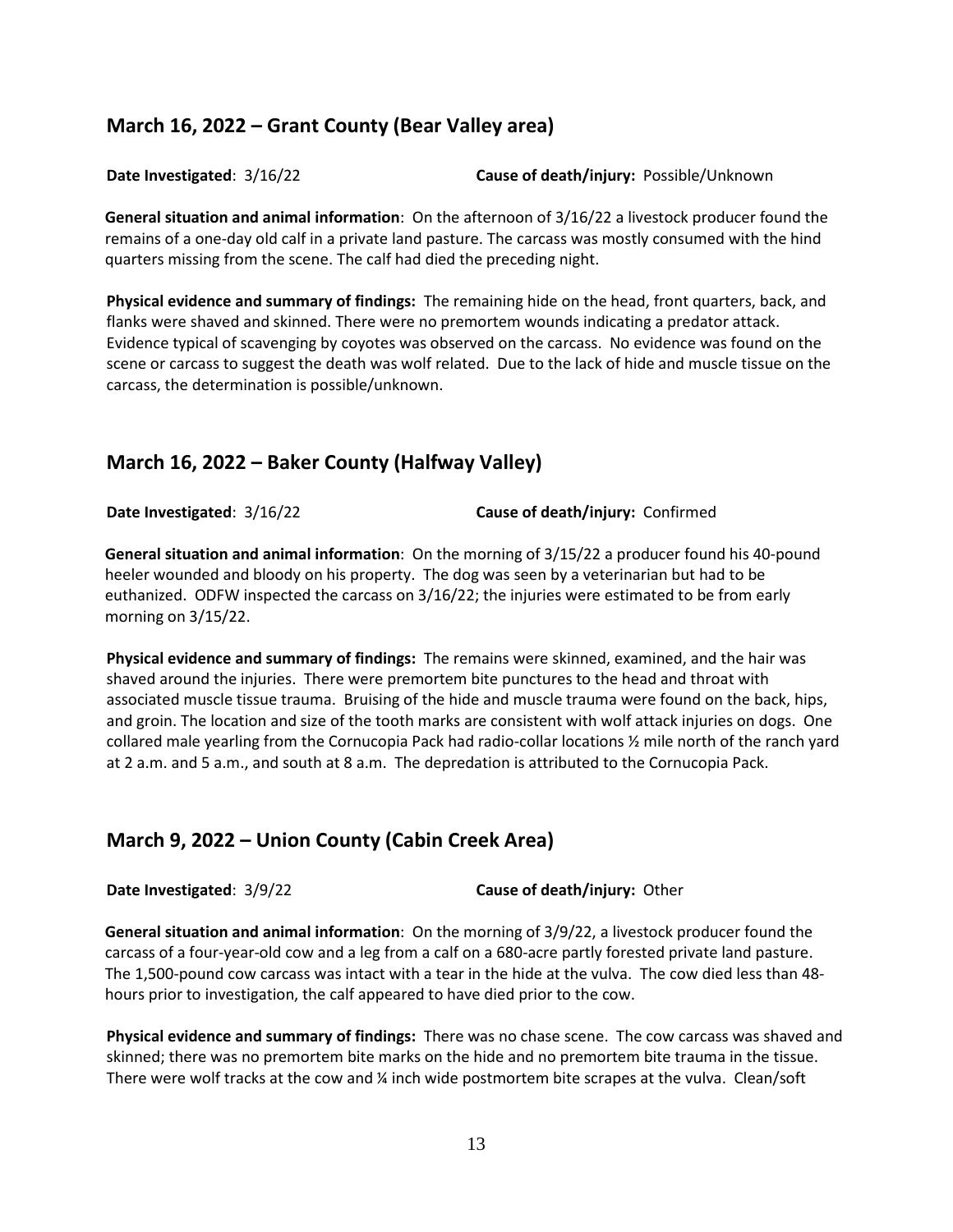hooves and advanced decomposition of the hide of the calf leg indicate the calf was not born alive. The cow and calf were not killed by wolves.

## **February 9, 2022 – Wallowa County (Enterprise Area)**

**Date Investigated**: 2/9/22 **Cause of death/injury:** Other

**General situation and animal information**: On the morning of 2/8/22, a landowner found an injured 5 year-old mare in their approximately 8-acre grass pasture. The mare had sustained a compound fracture to its left hind leg and was euthanized later that morning. That evening, the landowner discovered scratches on the hind legs of two additional horses and requested an investigation the next morning.

**Physical evidence and summary of findings:** There was no chase or attack scene located near where the mare was initially discovered. No wolf tracks were identified in the snow within the pasture or along the outside perimeter of the pasture. Neither the wounds sustained by the euthanized mare nor the live animals were wolf related.

## **February 5, 2022– Union County (Meadow Creek Area)**

**Date Investigated**: 2/5/22 **Cause of death/injury:** Other

**General situation and animal information**: On the morning of 2/5/22 a livestock producer found the carcass of a 10-month-old 375-lb heifer calf on a 350-acre private land pasture. The hide and tissue were scavenged on the upper left rear quarter and anus. The calf died the night of 2/4/22 or early morning of 2/5/22.

**Physical evidence and summary of findings:** There was no chase or struggle scene and no wolf tracks in the snow. The entire carcass was shaved, skinned, and examined. There were no premortem bite marks on the hide and no premortem bite trauma in the tissue. The death of the calf was not wolf related.

## **February 3, 2022 – Grant County (Izee area)**

**Date Investigated**: 2/3/22 **Cause of death/injury:** Possible/Unknown

**General situation and animal information**: On the morning of 2/3/22 a passing motorist observed two wolves feeding on a dead cow in a 30-acre private grass pasture. The 900-pound, 8 or 9-year-old cow was known to be lame and being doctored for hoof rot. The cow was observed alive the previous afternoon and died sometime during the preceding night. The carcass had feeding on the front left shoulder and hind end.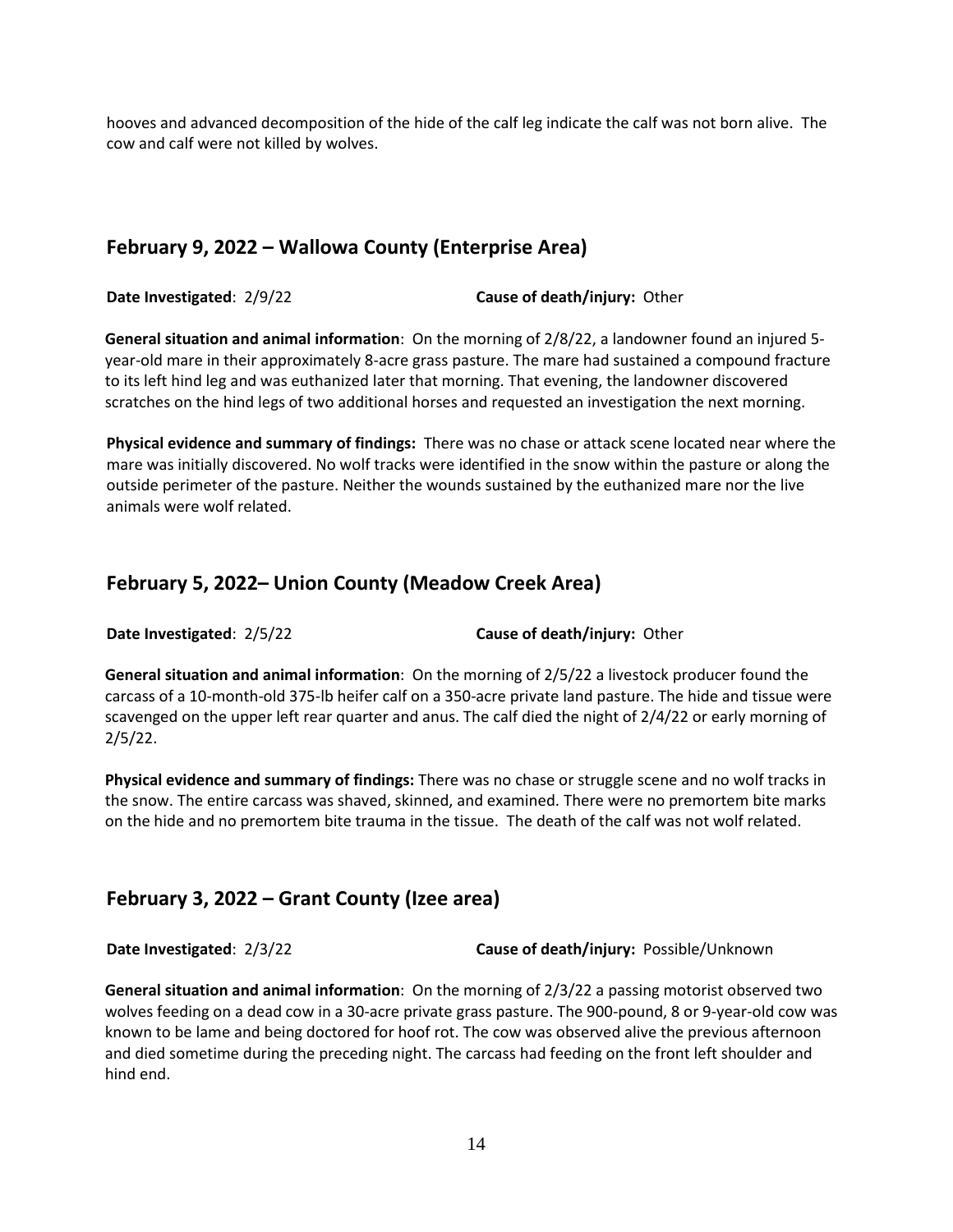**Physical evidence and summary of findings:** No attack scene was found. The entire carcass was skinned, and most of the hide was shaved. No premortem bite scrapes, wolf bite hemorrhaging or tissue trauma were observed on the carcass. The hide was present in most areas where wolves attack, but the hide was missing from the front left shoulder, and some of the rear of the hindquarters below and around the anus. There was no evidence on the carcass that wolves caused the death of the cow, but since some hide and tissue was missing, the determination is possible/unknown. Additional monitoring will be done to learn more about the wolves in this area.

## **January 27, 2022 – Lake County (Summer Lake area)**

**Date Investigated:** 1/27/22 **Cause of death/injury:** Confirmed

**General situation and animal information:** A local resident found a mortally wounded ~800-pound 11 month-old heifer on the morning of 1/27/22 in a 60-acre feedlot. The heifer was euthanized due to the extent of the injuries on its hindquarters. The injuries were estimated to be from the night of 1/24/22.

**Physical evidence and summary of findings:** The majority of the carcass was shaved and skinned. There were over 50 pre-mortem bite scrapes up to four inches long and  $\frac{1}{4}$  inch wide on both hindquarters, a large open wound with necrotic tissue on the underside of the right thigh, and an open wound on the left flank. Beneath the bite scrapes there was pre-mortem hemorrhaging up to two inches deep. The location, size, number, and direction of tooth scrapes and severe underlying muscle tissue trauma are consistent with wolf attack injuries. The depredation of this calf is attributed to two wolves (LAS13 and OR115).

## **January 25, 2022 – Baker County (Tucker Creek area)**

**Date Investigated**: 1/25/22 **Cause of death/injury:** Confirmed

**General situation and animal information**: On the morning of 1/25/22, a livestock producer found a dead 500-pound year-old calf in a 25-acre grassland private pasture. The carcass was mostly intact but the organs and most of the hide and muscle tissue from the hindquarters had been consumed. The calf had died during the preceding night.

**Physical evidence and summary of findings:** There was a struggle scene in an area of disturbed snow about 20 yards in diameter with fresh calf and wolf tracks and blood. The calf carcass was shaved, skinned, and examined. Multiple premortem tooth scrapes were found on the remaining hide on the left rear leg above the hock with associated muscle tissue trauma. Premortem tooth scrapes with associated muscle tissue trauma were also found on the throat and back of the calf. Tooth scrape size and location of the injuries are consistent with wolf attack injuries on calves. The location of the attack was within the Keating Pack AKWA, though no radio-collared Keating Pack wolves were present in the area near the time of the calf's death. Additional monitoring will be done to assess if new wolves are using the area.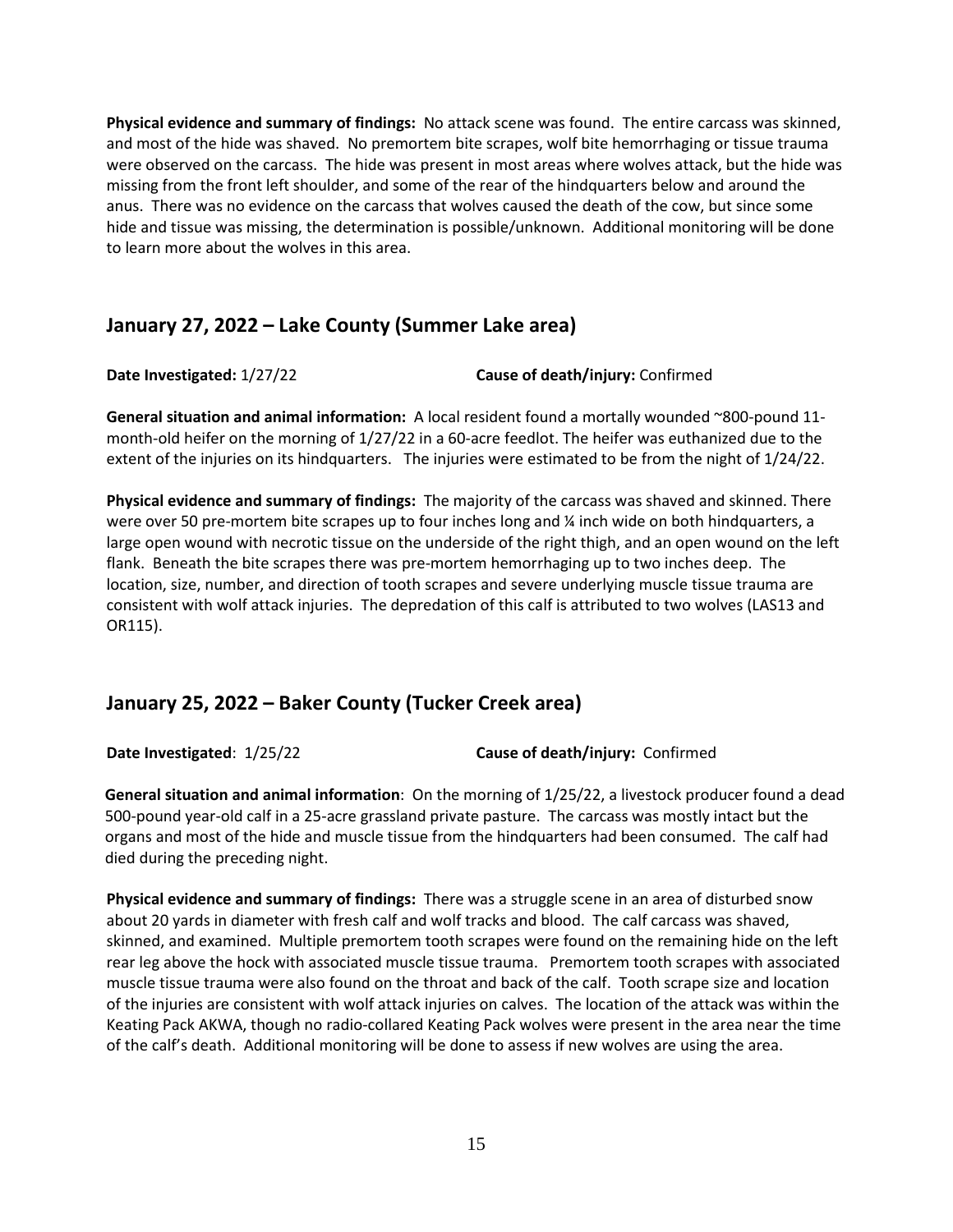# **January 22, 2022 – Union County (Union area)**

**Date Investigated**: 1/22/22 **Cause of death/injury:** Other

**General situation and animal information**: On the morning of 1/22/22, a livestock owner found a dead 10-month-old steer carcass in their 9-acre private grassland pasture. Most of the hide and skeleton remained, but the muscle tissue was mostly consumed. The steer had died approximately 3-5 days prior to examination.

**Physical evidence and summary of findings:** The hide was shaved and the remains of the carcass were skinned. There was no evidence of predation on the scene and no premortem bite scrapes or hemorrhage on the carcass. The death of the steer was not wolf related.

# **January 20, 2022 – Jackson County (Boundary Butte area)**

**Date Investigated**: 1/20/22 **Cause of death/injury:** Other

**General situation and animal information**: On the morning of 1/20/22, a livestock owner found a 327 pound five-month-old steer dead in his private grassland pasture about 300 yards from his home. The carcass was mostly intact.

**Physical evidence and summary of findings:** The carcass was shaved and skinned. There was scavenging around the face and tailhead as well as some older wounds that were starting to heal over. No additional scrape marks were found on the hide and no premortem hemorrhaging was found anywhere on the carcass. The cause of death is not wolf related.

# **January 19, 2022 – Jackson County (Boundary Butte area)**

**Date Investigated**: 1/19/22 **Cause of death/injury:** Confirmed

**General situation and animal information**: In the afternoon of 1/19/22, a livestock owner found his dead mixed breed livestock guardian dog inside of his electric wolf resistant fence in his private grass pasture about 600 yards from his home. The carcass was mostly intact. The dog died sometime during the previous night.

**Physical evidence and summary of findings:** The carcass was shaved, skinned, and examined. There were bite punctures and premortem hemorrhage indicating it had been attacked. The location and severity of wounds are consistent with a wolf attack on a dog and include punctures up to ¼" wide and multiple areas of premortem hemorrhage and torn muscle tissue up to one inch deep. There were wolf tracks near the carcass and at least four sets of wolf tracks entered and left the electric fence about 300 yards from the carcass. This depredation is attributed to members of the Rogue Pack.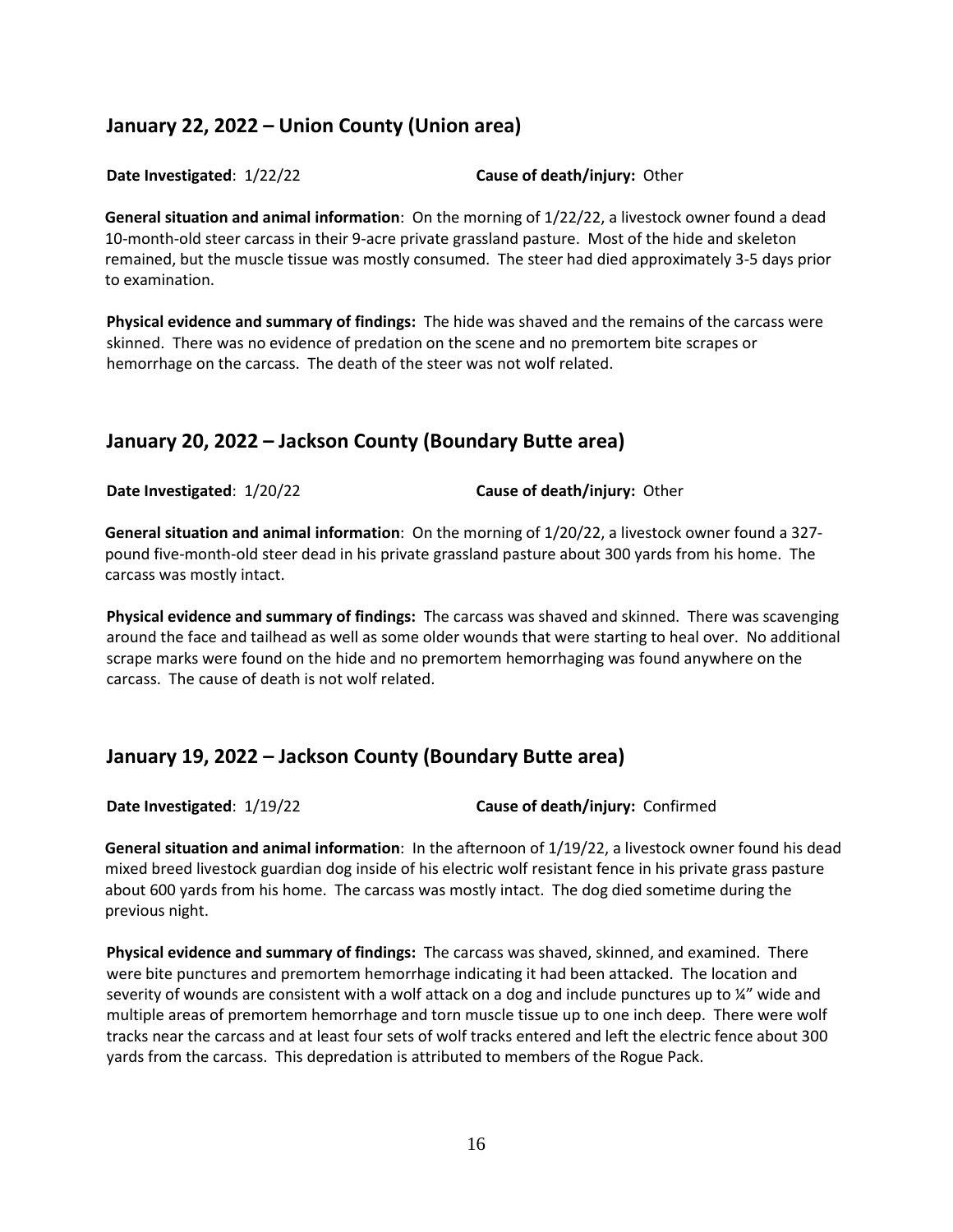## **January 16, 2022 – Baker County (Middle Bridge Loop Area)**

**Date Investigated**: 1/16/22 **Cause of death/injury:** Confirmed

**General situation and animal information**: After being notified of wolves in close proximity to their house on 1/15/22, a livestock producer noticed the carcass of his 40-pound Kelpie herding dog 150 yards from their house on the morning of 1/16/22. The carcass had been scavenged and most of the muscle tissue and organs were missing. The dog was estimated to have died on the night of 1/14/22.

**Physical evidence and summary of findings:** The remains were examined, and the hair was shaved around the injuries. There were over 15 premortem bite punctures approximately 1/8 inch in diameter, as well as tears at least 1/8 inch wide and up to 1/2 inch long on the back and inside of the right front leg. The location, size, and number of tooth scrapes are consistent with wolf attack injuries on dogs. The depredation is attributed to the Keating Pack.

Correction: ODFW spoke with the livestock producer about the wolves at 9pm on 1/14/22.

## **January 14, 2022 - Union County (High Valley area)**

**Date Investigated:** 1/14/22 **Cause of death/injury:** Possible/unknown

**General situation and animal information:** A livestock producer found the remains of a deceased calf on the morning of 1/14/22 in a privately-owned 70-acre pasture near his residence. The carcass was completely scavenged with only the skull, one scapula, and the backbone with ribs attached. The calf was estimated to have died about 24 hours earlier.

**Physical evidence and summary of findings:** No evidence of a chase or kill scene was found. The bones of the carcass were examined. No evidence was found on the carcass to suggest the death was wolf related, but due to the lack of muscle tissue and hide the determination is possible/unknown.

# **January 7, 2022 – Jackson County (Lodgepole Rd area)**

**Date Investigated:** 1/7/22 **Cause of death/injury:** Confirmed

**General situation and animal information:** A local resident found a mortally wounded 225-pound calf on the morning of 1/7/22 in an open area on a privately-owned industrial timber land allotment. The calf died shortly after being found. The carcass was largely intact with one open wound in the left flank and one where the tail had been removed. Fresh wolf tracks were found in snow at the carcass.

**Physical evidence and summary of findings:** The majority of the carcass was shaved and skinned. There were over one hundred pre-mortem bite scrapes up to four inches long and  $\frac{1}{4}$  inch wide on both hindquarters, as well as injuries on the head, elbows, flanks, and groin. Beneath the bite scrapes there